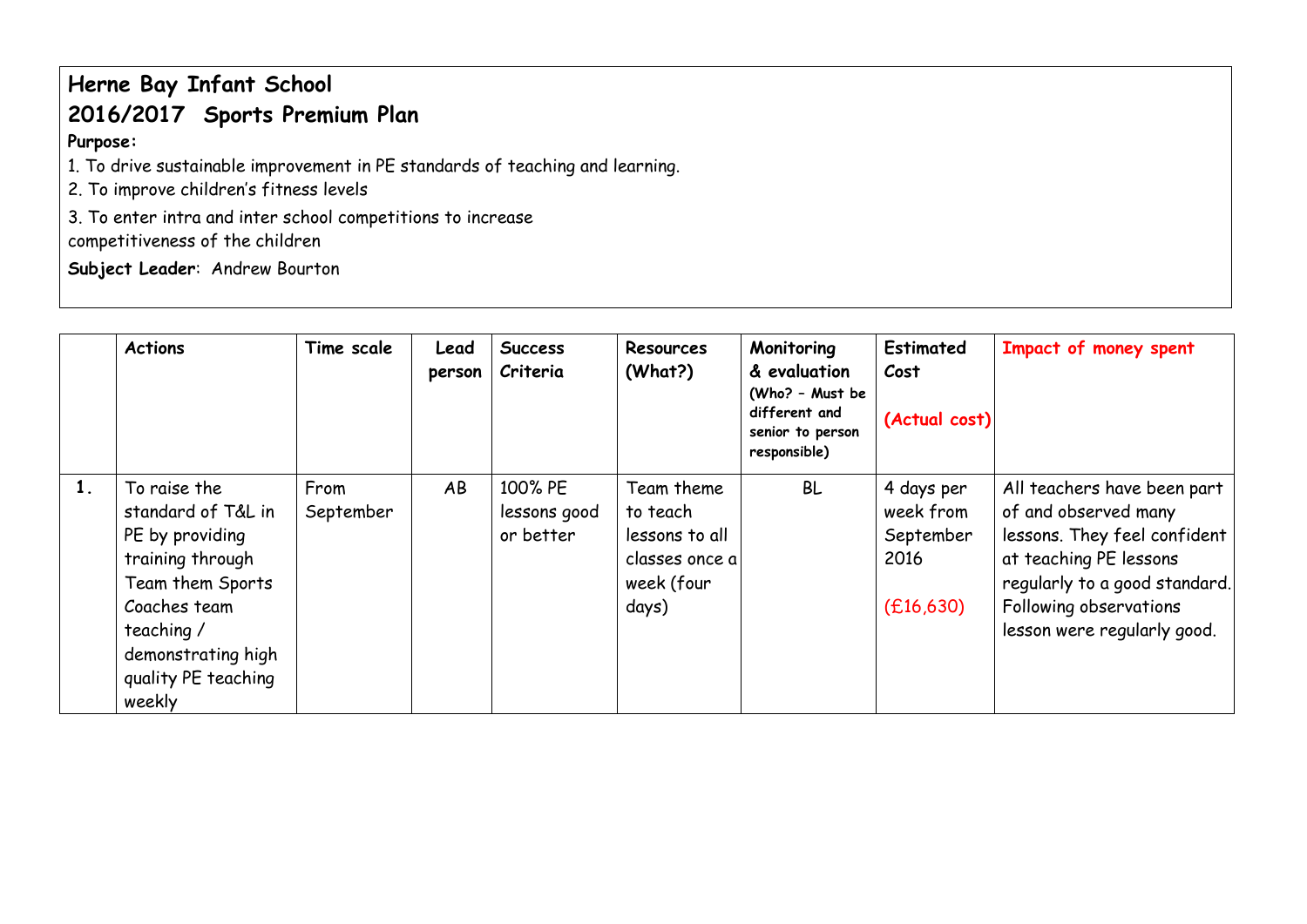| on the school website. It is<br>celebrated on the website<br>Trophies are placed in the |
|-----------------------------------------------------------------------------------------|
|                                                                                         |
|                                                                                         |
|                                                                                         |
|                                                                                         |
| entrance hall and children                                                              |
| are recognised in                                                                       |
| celebration assemblies.                                                                 |
| HBI have entered a number                                                               |
| of competitions with the                                                                |
| sports partnership-winning                                                              |
| the infant agility                                                                      |
|                                                                                         |
| The Chair of Governors says                                                             |
| 'Well this does seem to be money                                                        |
| well spent with very successful                                                         |
| outcomes. The children enjoyed a                                                        |
| great variety of activities and the<br>staff benefitted from professional               |
| development opportunities which                                                         |
| empowered their own teaching.                                                           |
| Lunchtimes are now more fun and                                                         |
| afterschool clubs more varied.                                                          |
| Some children had opportunities to                                                      |
| take part in inter school activities<br>and competitions which may well                 |
| support life choices for them                                                           |
|                                                                                         |
| Having observed aspects of sports                                                       |
| week first hand children appeared                                                       |
| to be really enjoying the activities                                                    |
| and all adults were very mindful of                                                     |
| the heat differentiating activities                                                     |
|                                                                                         |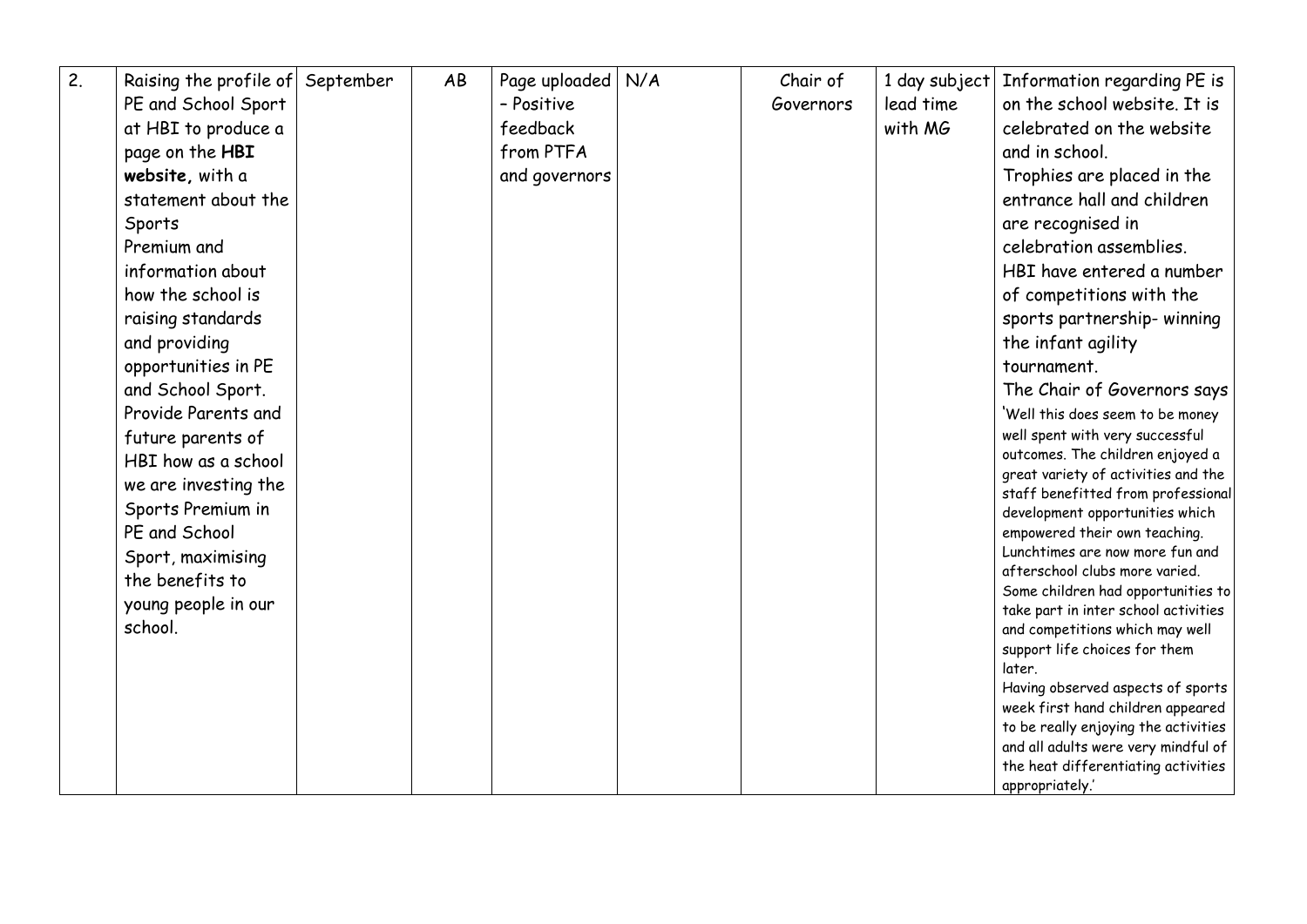| 3. | To enable more      | On going | AB | Increased up | <b>BL</b> | Each          | A large range of after school  |
|----|---------------------|----------|----|--------------|-----------|---------------|--------------------------------|
|    | children access to  |          |    | take by PP   |           | qualifying    | activities were offered to     |
|    | After School        |          |    | children     |           | child access  | allow children the opportunity |
|    | Sports Clubs - free |          |    |              |           | to 1 club per | to experience different        |
|    | places termly for   |          |    |              |           | $term =$      | sports.                        |
|    | pupil premium       |          |    |              |           | £30 X 20      | Term 1: Gymnastics/Tennis &    |
|    | pupils              |          |    |              |           | possible      | Multi-skills.                  |
|    |                     |          |    |              |           | children =    | Term 2: Football/Archery &     |
|    |                     |          |    |              |           | £600 per      | Speed Stacking.                |
|    |                     |          |    |              |           | year          | Term 3: Football/Hockey &      |
|    |                     |          |    |              |           | (E600)        | Infant Agility.                |
|    |                     |          |    |              |           | included      | Term 4: Cricket/Basketball/4-  |
|    |                     |          |    |              |           | in TT         | Square & Dance.                |
|    |                     |          |    |              |           | costs)        | Term 5:                        |
|    |                     |          |    |              |           |               | Dance/Tennis/Archery &         |
|    |                     |          |    |              |           |               | Cricket.                       |
|    |                     |          |    |              |           |               | Term 6:                        |
|    |                     |          |    |              |           |               | Gymnastics/Athletics/Football  |
|    |                     |          |    |              |           |               | & Tennis.                      |
|    |                     |          |    |              |           |               | The number of children taking  |
|    |                     |          |    |              |           |               | part in after school clubs has |
|    |                     |          |    |              |           |               | shown a steady increase with   |
|    |                     |          |    |              |           |               | 41 pupil premium children      |
|    |                     |          |    |              |           |               | attending after school clubs.  |
|    |                     |          |    |              |           |               |                                |
|    |                     |          |    |              |           |               |                                |
|    |                     |          |    |              |           |               |                                |
|    |                     |          |    |              |           |               |                                |
|    |                     |          |    |              |           |               |                                |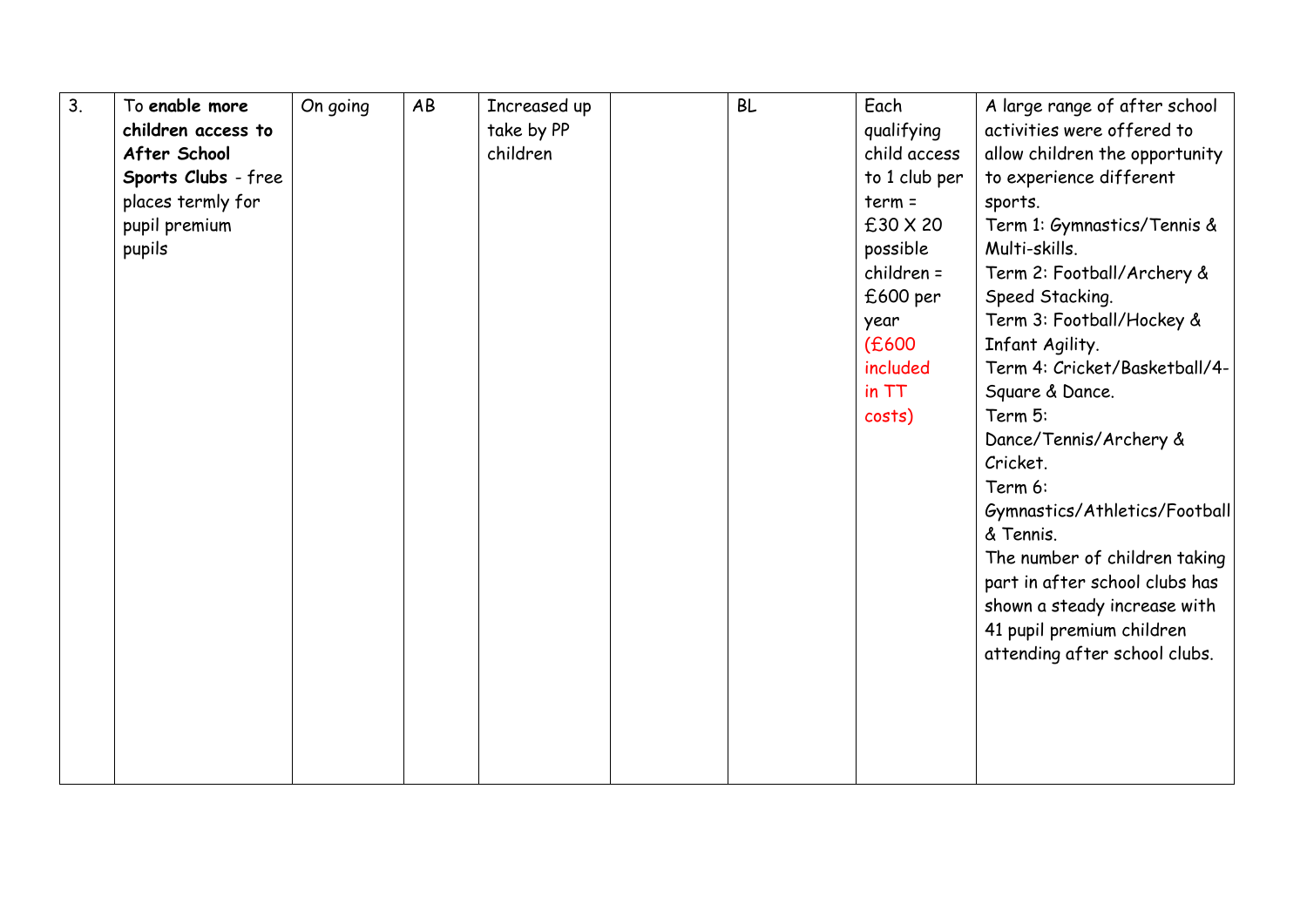| 4. | Competing;          | From       | AB | Competitions    | AB time | <b>BL</b> | 6 days per   | HBIS has participated in the  |
|----|---------------------|------------|----|-----------------|---------|-----------|--------------|-------------------------------|
|    | Selected HBIS       | October    |    | participated in |         |           | year PE lead | following competitions within |
|    | children to         | termly for |    | by a range of   |         |           | time         | the Sports Partnership:       |
|    | represent school in | K51        |    | children in KS1 |         |           |              | Term 2 - Speed stacking       |
|    | events organised    |            |    | termly.         |         |           | £100 fee to  | Term 3 - Gymnastics           |
|    | by Sports           |            |    | Children        |         |           | sports       | Term 4 - Infant Agility (won) |
|    | Partnership and PE  |            |    | report          |         |           | partnership  | Term 5 - Year 2 football      |
|    | leader. Increase    |            |    | enjoyment of    |         |           | (E400)       | The profile of the school has |
|    | interschool         |            |    | competitions    |         |           | Possible     | been raised our attendance at |
|    | competitions        |            |    | (pupil voice)   |         |           | taxi/coach   | the events.                   |
|    |                     |            |    | Rewards for     |         |           | costs        | Achievement has been          |
|    | PE leader to        |            |    | the             |         |           | $(E \nmin)$  | celebrated in school          |
|    | organise groups of  |            |    | competition     |         |           |              | assemblies.                   |
|    | children to train & |            |    | and increased   |         |           |              | After school clubs have been  |
|    | participate SP      |            |    | uptake of       |         |           |              | linked to events and children |
|    | events              |            |    | after school    |         |           |              | attending these clubs were    |
|    |                     |            |    | clubs           |         |           |              | offered the opportunity to    |
|    |                     |            |    |                 |         |           |              | compete in team events.       |
|    |                     |            |    |                 |         |           |              | Our children have a greater   |
|    |                     |            |    |                 |         |           |              | understanding of competitions |
|    |                     |            |    |                 |         |           |              | and are eager to take part as |
|    |                     |            |    |                 |         |           |              | shown by pupil voice          |
|    |                     |            |    |                 |         |           |              | comments.                     |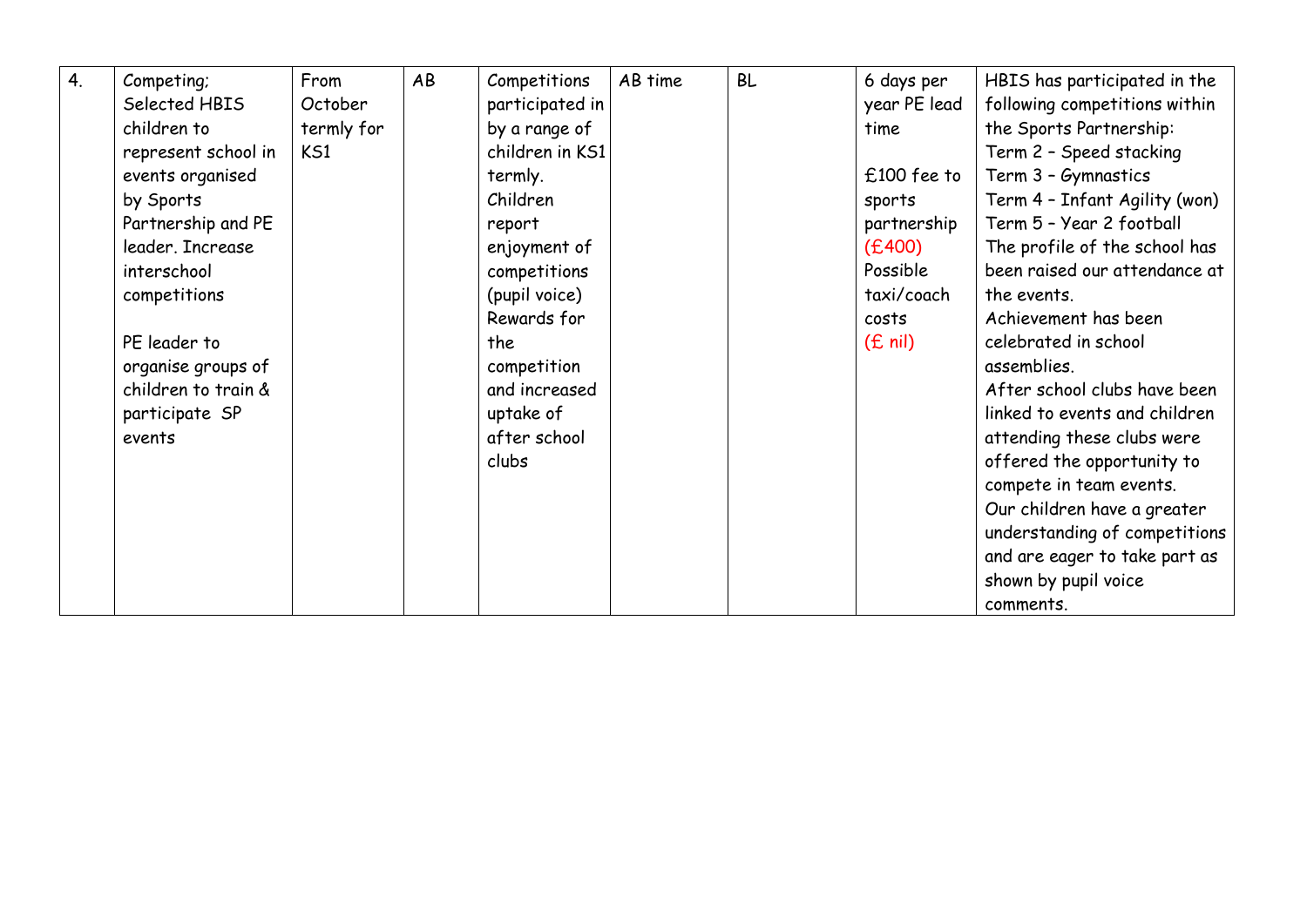| 5 <sub>1</sub><br><b>Fitness</b><br>opportunities at<br>playtimes.<br>Teacher and coaches<br>to lead sporting<br>activities during<br>playtimes to<br>continue engagement<br>and fitness. | September                       | AB | Children<br>report (pupil<br>voice)<br>Being more<br>active and<br>enjoying<br>fitness<br>games)     | Team theme<br>coach time<br>and Midday<br>supervisors | AB | Incorporated<br>in costs for<br>team theme<br>and Midday<br>supervisor<br>role | Children can now<br>independently run their own<br>fitness activities at break.<br>Fitness activities include<br>running races, jumping<br>games and a game called<br>four square which aims to<br>keep the children focused<br>and moving. Provided with<br>regular opportunities to<br>continue drive on fitness for<br>children.                                                                                      |
|-------------------------------------------------------------------------------------------------------------------------------------------------------------------------------------------|---------------------------------|----|------------------------------------------------------------------------------------------------------|-------------------------------------------------------|----|--------------------------------------------------------------------------------|--------------------------------------------------------------------------------------------------------------------------------------------------------------------------------------------------------------------------------------------------------------------------------------------------------------------------------------------------------------------------------------------------------------------------|
| 6.<br>To provide<br>opportunities for<br>children to partake<br>in a variety of<br>sports. Such as<br>blind volleyball,<br>archery etc.                                                   | Seasonal<br>termly from<br>July | AB | Children<br>report (pupil<br>voice)<br>Being more<br>active and<br>enjoying a<br>variety of<br>sorts | TT time                                               | AB | 6 days per<br>Year TT time<br>Included in<br>TT package                        | Pupil voice documentation<br>shows children enjoyed the<br>activities.<br>Sports week- children took<br>part in a range of activities<br>including blind volleyball and<br>archery. Throughout the<br>year in PE lesson were<br>taught a range of sports.<br>Children enjoyed sports<br>week and pupil voice<br>documentation shows this.<br>Introduction of archery club<br>following sports week was<br>well attended. |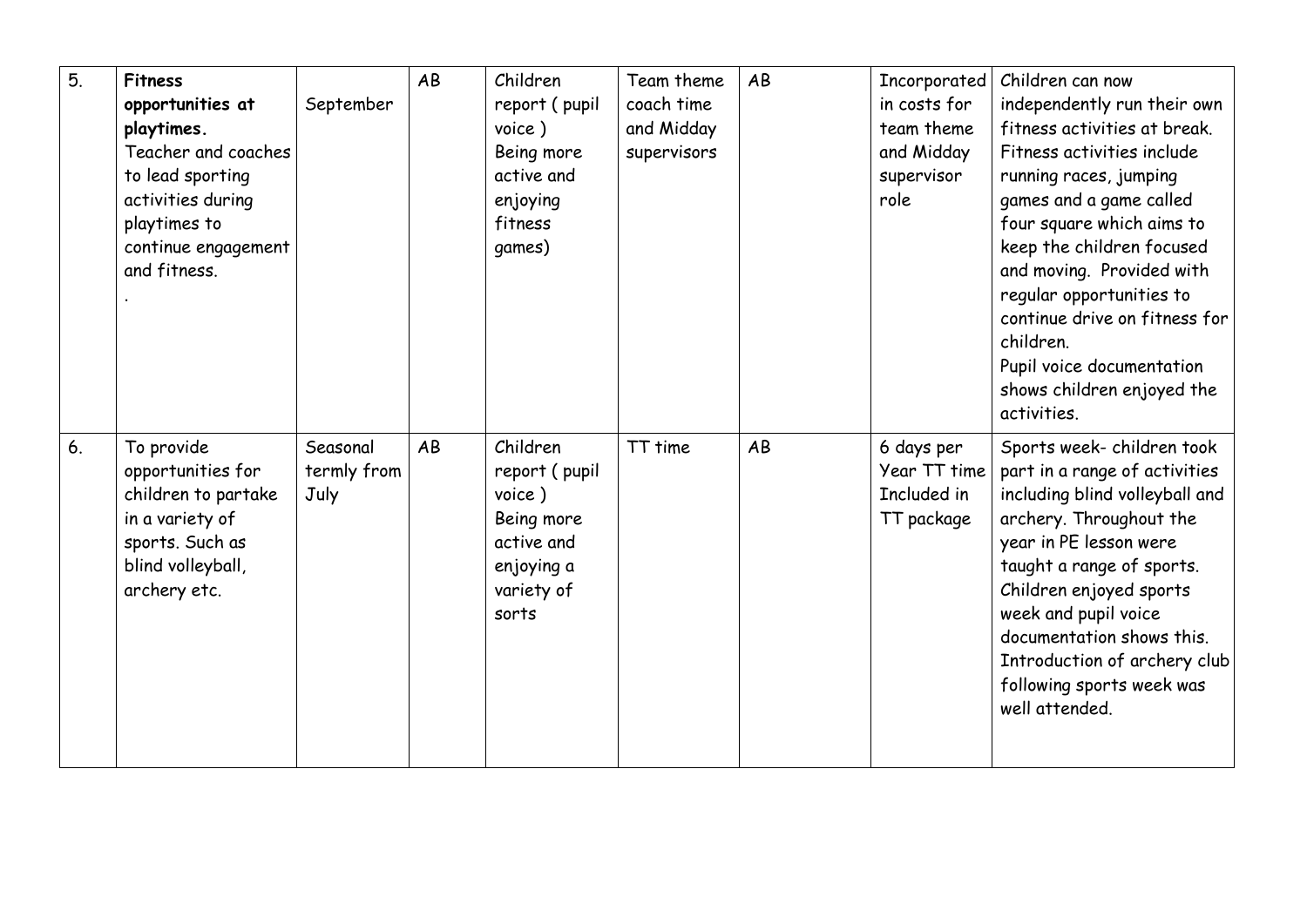| $\overline{7}$ . | Continue to         | September | AB | Attendance of           | Team theme | <b>BL</b> | Within cost  | This worked well. A variety  |
|------------------|---------------------|-----------|----|-------------------------|------------|-----------|--------------|------------------------------|
|                  | monitor and change  | and       |    | the clubs. Pupil   time |            |           | of TT        | of clubs were offered (As    |
|                  | after school clubs: | reviewed  |    | voice and               |            |           | package.     | per item 3).                 |
|                  | After school clubs  | termly    |    | discussions.            |            |           |              | Children attending after     |
|                  | to be linked to     |           |    |                         |            |           |              | school clubs took part in    |
|                  | competitions to     |           |    |                         |            |           |              | some of the competitions     |
|                  | encourage more to   |           |    |                         |            |           |              | entered and pupil voice      |
|                  | attend. Will        |           |    |                         |            |           |              | documents this.              |
|                  | monitor and amend   |           |    |                         |            |           |              |                              |
|                  | clubs termly.       |           |    |                         |            |           |              |                              |
| 8.               | Monitor effects of  | Termly    | AB | Consistently            |            | <b>BL</b> | PE lead time | Planning monitored and       |
|                  | planning and        |           |    | good and                |            |           | out of class | adapted to support needs of  |
|                  | coaches:            |           |    | better lesson           |            |           |              | the children. Gymnastics     |
|                  | To monitor effect   |           |    | observations.           |            |           |              | plan was amended for year 2  |
|                  | of the planning and |           |    |                         |            |           |              | for the gymnastics           |
|                  | coaching of team    |           |    | <b>Discussions</b>      |            |           |              | competition entry. Teachers  |
|                  | theme and the       |           |    | with teachers           |            |           |              | confident to deliver good    |
|                  | impact it has had   |           |    | about CPD               |            |           |              | lessons and better from the  |
|                  | on the teaching of  |           |    | required.               |            |           |              | plans provided. Lesson       |
|                  | PE by teachers      |           |    |                         |            |           |              | observations were good.      |
|                  |                     |           |    |                         |            |           |              | Team Theme provided CPD      |
|                  |                     |           |    |                         |            |           |              | training for teachers at the |
|                  |                     |           |    |                         |            |           |              | start of each term and       |
|                  |                     |           |    |                         |            |           |              | supported them during PE     |
|                  |                     |           |    |                         |            |           |              | lessons.                     |